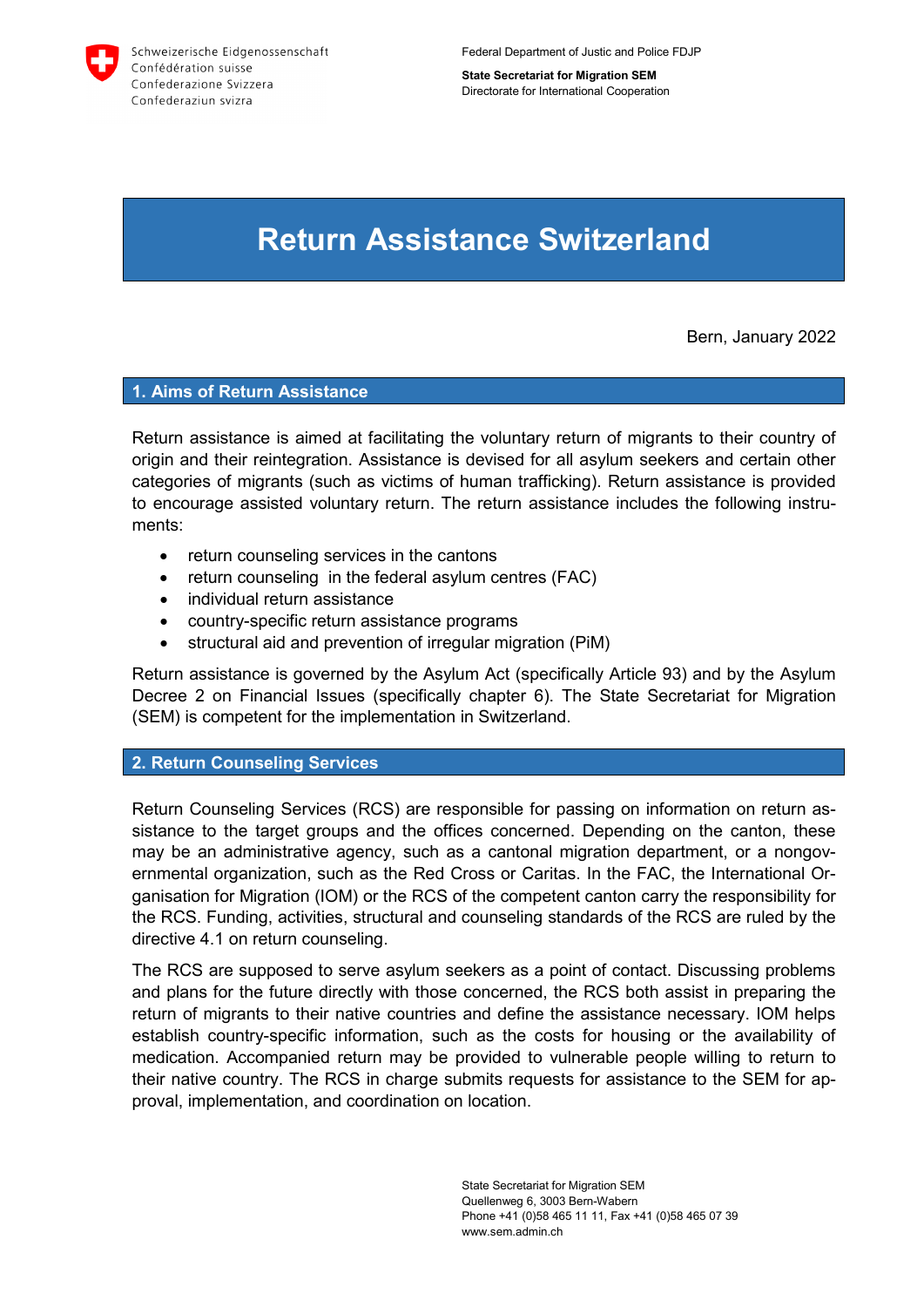## **3. Individual Return Assistance**

Individual return assistance is a service meant for all persons who have applied for asylum. Persons from states that are exempt from visa obligations are not entitled to return assistance. The assistance granted and the way in which it is allocated, are governed by directive 4.2 on individual return assistance. People willing to return to their native country benefit from the following services and benefits:

- return counseling and preparations
- all costs for return journey
- a cash allowance of maximal CHF 1,000 for adults (CHF 500 for minors)
- an individual return assistance up to CHF 3,000 for a social or professional reintegration project
- for departures from the cantons a project assistance up to CHF 5,000 for special reintegration needs (e.g. professional *and* housing needs, hardship cases or large families)
- individual medical return assistance: purchase of medicine or also payment for medical treatment received following return, and medical escort service

A traveling allowance of CHF 100 per adult is granted for covering traveling expenses. This allowance can be increased up to CHF 500 for a single person, and up to CHF 1,000 per family.

The IOM offices and the Swiss diplomatic missions are regularly involved in assisting returnees on location, paying out return money, doing project follow-up supervision or assessing social and medical settings, among other things. In countries with above-average emigration and/ or political importance, the SEM makes a basic contribution towards financing an IOM office to ensure the support of returnees. At present, this is the case in Afghanistan, Ethiopia, Gambia, Iraq, Somalia and Sri Lanka. Returnees from the following countries, who have submitted a project proposal, can attend a business training course.

In the FAC, the SEM offers the same return assistance with the exception of the increased project assistance. However, return assistance is granted according to the status of the asylum procedure, country specific reasons and the duration of stay of each individual. The SEM continuously reviews the declining structure and the target group and undertakes adjustments when needed.

## **4. Country-specific return assistance programs**

The SEM, together with the Swiss Agency for Development and Cooperation (SDC) and the IOM, implement country-specific return assistance programs. These programs are specifically designed to fit the needs of the returnees, while taking into account the political and economical situation in their native country.

Return assistance programs were initially set up to help asylum seekers, fleeing the conflicts in Bosnia and Kosovo, return home. These programs made it possible for 10,000 people to resettle in Bosnia, and 40,000 in Kosovo.

The interdepartemental working group for international cooperation in the field of migration (IMZ-Structure) both decides on the implementation of return assistance programs and coordinates them. For return assistance program to be considered necessary, various criteria must be considered, such as the number of asylum applications, the political situation in the country of origin, the current situation regarding the enforcement of removal orders, and the willingness of the authorities in the native countries to cooperate with readmission.